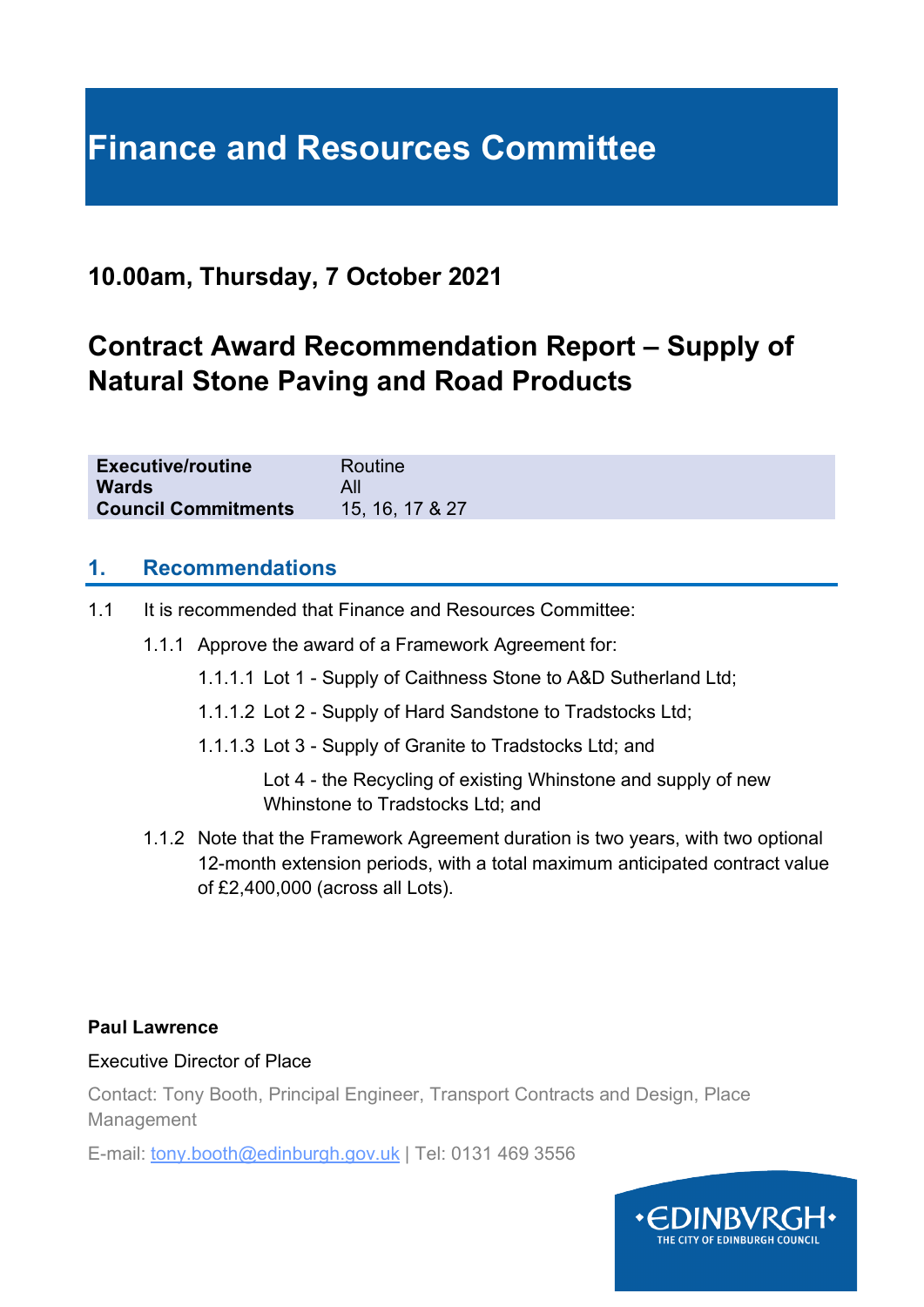# **Report**

# **Contract Award Recommendation Report – Supply of Natural Stone Paving and Road Products**

## **2. Executive Summary**

2.1 Following a tendering exercise, this report seeks approval from Finance and Resources Committee for the award of a multi-lot Framework Agreement for the supply of natural stone paving and road products. The total maximum anticipated contract value (for the full contract period including extensions, for all Lots) is £2,400,000.

#### **3. Background**

- 3.1 The City of Edinburgh Council has a recurring requirement for natural stone paving and similar stone products. These products are required to support major capital works and ongoing routine revenue maintenance work. The new Framework Agreement will also support active travel and public realm enhancement projects within the UNESCO World Heritage site.
- 3.2 In order to supply the aforementioned requirement, a multi-lot Framework Agreement is proposed for the supply of a range of natural stone products.
- 3.3 To comply with World Heritage site requirements and the guidance within the Edinburgh Design Document, it was specified that the stone supplied must match existing materials as far as possible, possessing similar colouring and weathering properties.
- 3.4 The new Framework Agreement will streamline the approach to procuring and recycling stone materials and includes the provision of material storage, whereby stone will be quarried and stored for up to six weeks at the recommended supplier's premises prior to delivery directly to site, thus dovetailing with on-site project start dates and activities.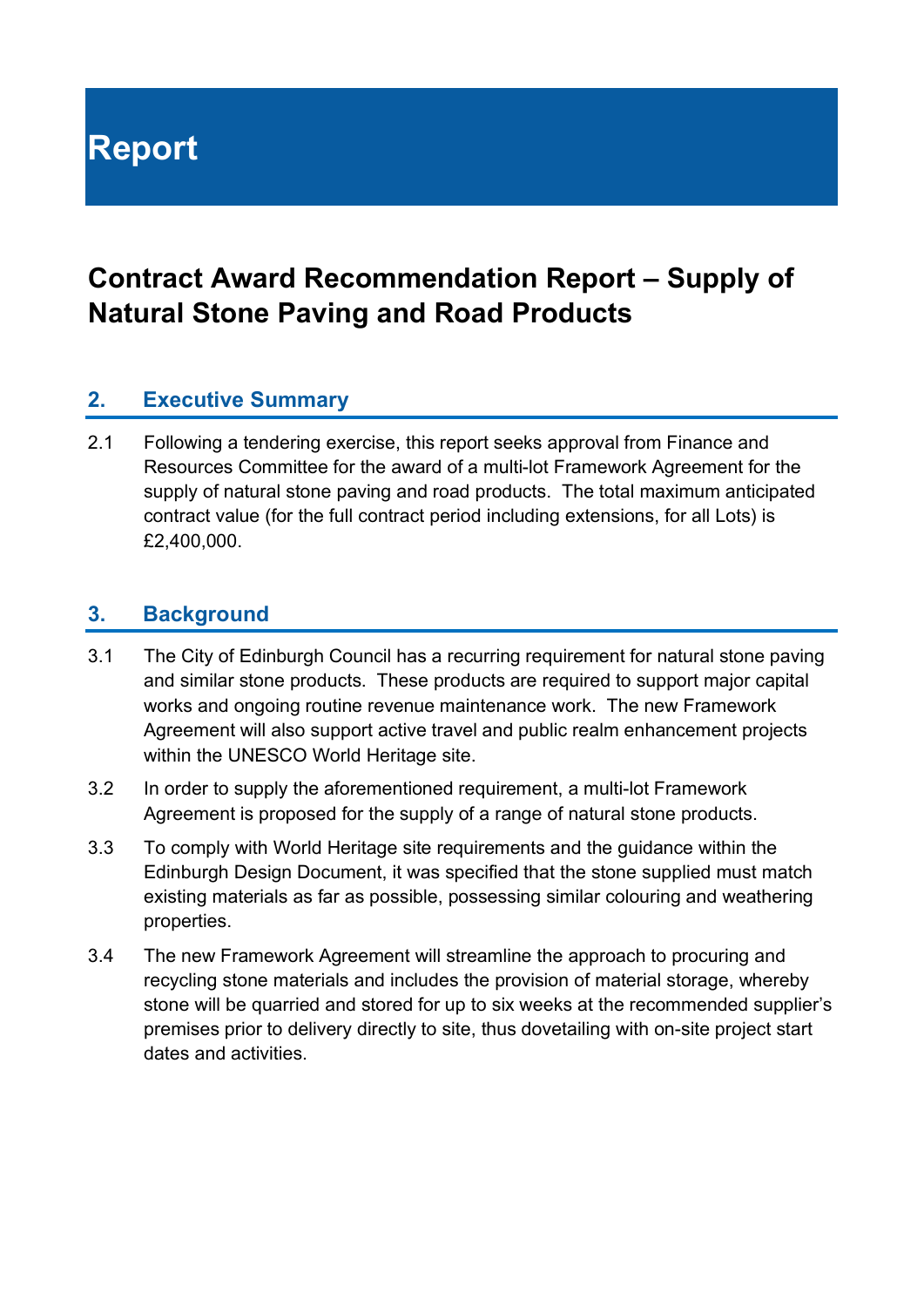# **4. Main report**

- 4.1 On 2 July 2021, Commercial and Procurement Services (CPS) published a Contract Notice on the Public Contracts Scotland (PCS) portal, with a tender submission deadline of 2 August 2021.
- 4.2 In order to identify the most economically advantageous tender, submissions were assessed on the basis of:

4.2.1 Lots 1 to 3 - 70% Cost and 30% Quality; and

4.2.2 Lot 4 - 60% Cost and 40% Quality.

- 4.3 These cost / quality ratios were applied because the specification was sufficiently detailed in terms of product mandatory quality/standards, therefore a higher emphasis on quality was not considered necessary. A greater emphasis on quality was applied in Lot 4 considering the recycling service element.
- 4.4 A summary of the tender and evaluation process is attached at Appendix 1 of this report and the table below shows the weighted scores awarded to each tender following evaluation:

| Lot   | Tenderer              | Cost  | Quality | Total | Ranking |
|-------|-----------------------|-------|---------|-------|---------|
| Lot 1 | A&D Sutherland Ltd    | 70.00 | 15.75   | 85.75 |         |
|       | Company 2             | 51.98 | 11.63   | 63.61 | 2       |
| Lot 2 | <b>Tradstocks Ltd</b> | 70.00 | 11.63   | 81.63 | n/a     |
| Lot 3 | <b>Tradstocks Ltd</b> | 70.00 | 11.63   | 81.63 | n/a     |
| Lot 4 | <b>Tradstocks Ltd</b> | 60.00 | 16.50   | 76.50 | n/a     |

4.5 With regards to Lots 2, 3 and 4; although only one bid was received, the tenders were deemed to offer value for money (demonstrated by a comparison against the prices historically paid by the Council for these products and knowledge of the current market).

# **5. Next Steps**

- 5.1 Subject to approval, the Framework Agreement will commence on 1 November 2021 and will assist the Council in continuing to deliver capital projects and maintenance works as outlined in section 3.1 of this report.
- 5.2 The Contracts and Grants Management team (CAGM) and the appointed Contract Manager will ensure that effective contract management is delivered throughout the Framework Agreement lifecycle. A Contract Management and Handover Report, detailing the necessary steps and measures, will be produced and agreed. It is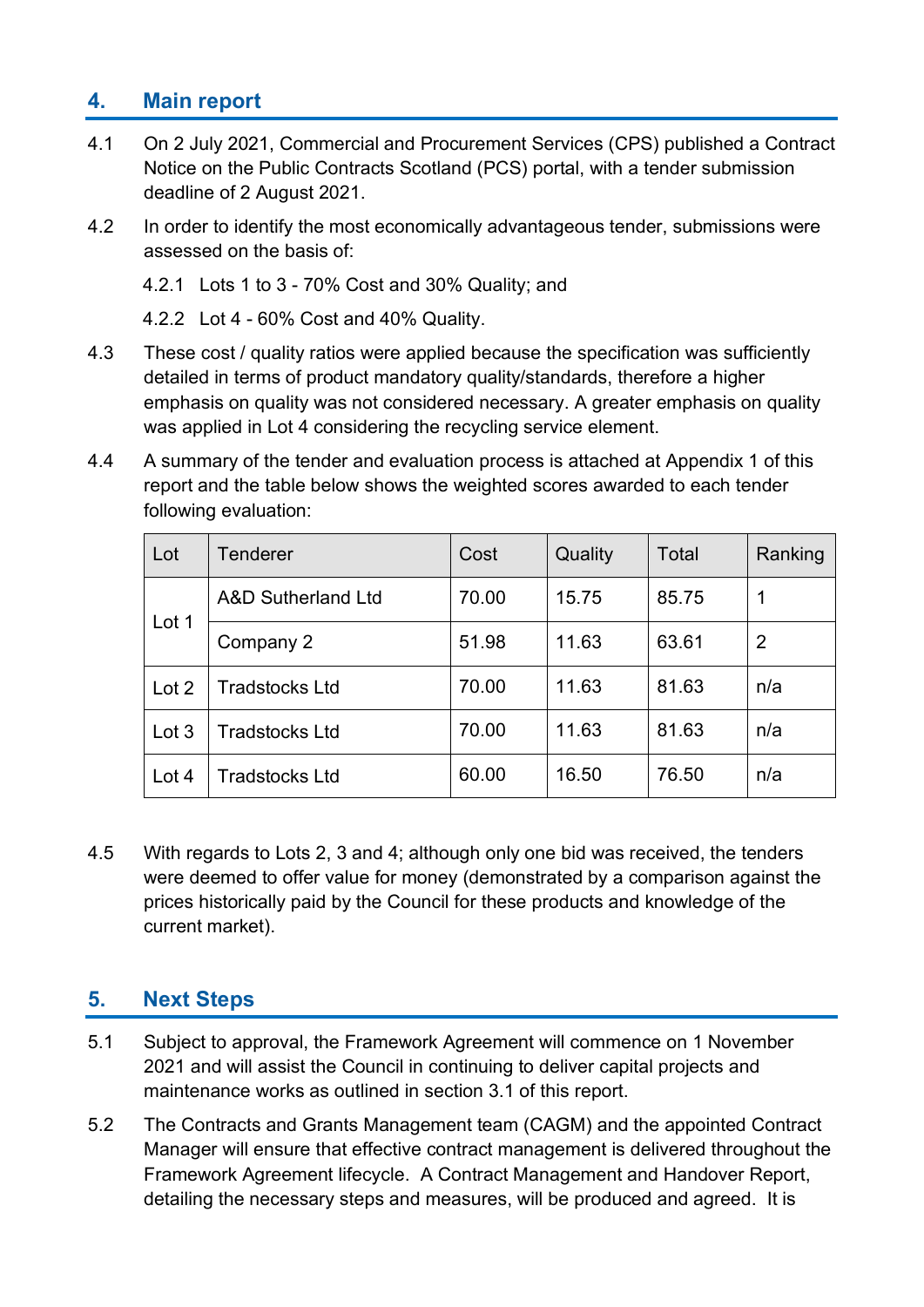envisaged that proactive contract management (to include robust monitoring of management information, key performance indicators and budget tracking) will assist in the delivery of an effective and efficient service for the Council throughout the duration of the Framework Agreement.

#### **6. Financial impact**

- 6.1 Although the Framework Agreement has a total maximum anticipated value of £2,400,000 (for the full contract period including extensions, across all Lots), it is envisaged that actual spend will be much lower, as, in practice, construction contractors often supply stone products as part of their works under the Council's Transport Infrastructure Framework Agreement. However, this maximum value estimate will permit sufficient flexibility to cater for the volume, type and scope of works to be potentially undertaken during the contract period. The majority of spend utilising this Framework Agreement will be met from the capital budget, with a very small amount assigned against the revenue budget to facilitate ongoing maintenance provision.
- 6.2 In Lot 1 the recommended contractor's bid represents an estimated total saving of 19% against an average of Lot 1 tendered costs. During the contract period the Contract Manager will be responsible for tracking "actual" savings, which will be dependent on contract usage.
- 6.3 For the purposes of the tender evaluation process, estimated volumes were provided within the tender documentation. Tendered prices were then applied to the estimated volumes to establish an estimated total cost for each tender.
- 6.4 Tenderers were advised that the volumes provided were estimates only and not a guarantee of actual volumes, as volumes will vary depending on the location and nature of any works.
- 6.5 To mitigate against market volatility tendered prices will be fixed for the first two years of the Framework Agreement and any subsequent price increase requests will be considered on an annual basis, restricted to increases in relevant price indices i.e. price indices which, in the reasonable opinion of the Council, relate to the cost of provision and/or manufacturing of the products supplied.
- 6.6 The new material storage provision will reduce the cost and risk associated with the Council having to store and subsequently deliver material to site and is in-line with the Council's Depot Rationalisation Strategy.
- 6.7 The costs associated with procuring the proposed Framework Agreement are estimated to be between £10,000 and £20,000.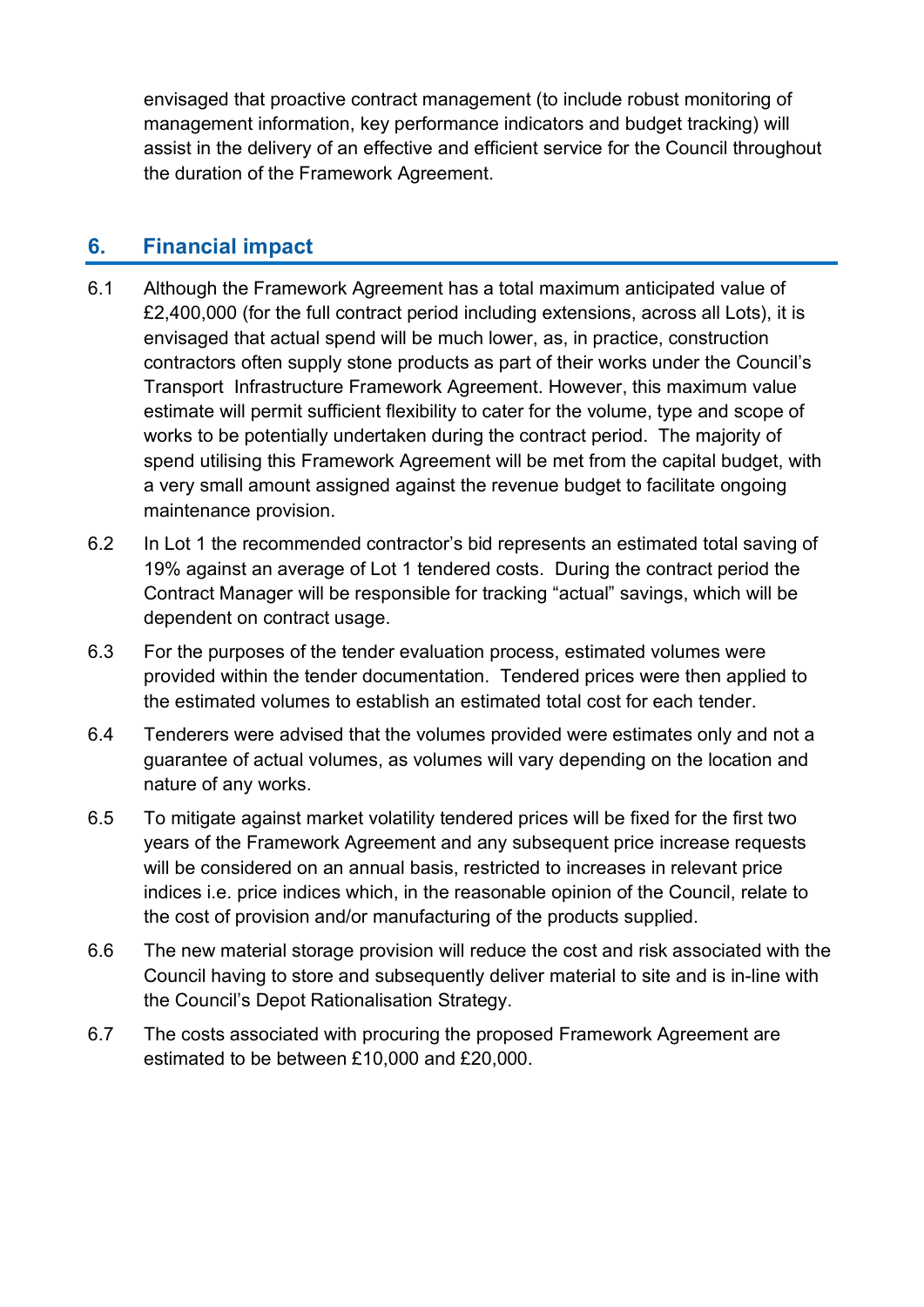# **7. Stakeholder / Community Impact**

- 7.1 As the products being procured are of the same specification as those already in circulation, no contract specific stakeholder engagement or co-production was undertaken.
- 7.2 There are no negative impacts on carbon, adaption to climate change or sustainable development arising directly from this report. Likewise, it is not envisaged that the Framework Agreement will:
	- 7.1.1 Impact on the community; or
	- 7.1.2 Have any health and safety, governance, compliance or regulatory implications.
- 7.3 The recycling provision within Lot 4 will allow recovered stone to be refurbished and reused thus generating savings on material costs whilst fully supporting the Council's sustainability commitment.
- 7.4 The award of this Framework Agreement will contribute to the realisation of Council Commitment numbers 15 (to "protect Edinburgh World Heritage Status and make sure developments maintain the vibrancy of our city in terms of placemaking, design and diversity of use"), 16 (to "Invest £100m in roads and pavements over the next 5 years. This will include road and pavement maintenance, installing more pedestrian crossings, increasing the number of dropped kerbs and dedicate safer foot and cycle paths as well as introducing more pedestrian zones"), 17 (to "guarantee 10% of the transport budget on improving cycling in the city") and 27 (to "tackle pavement parking and reduce street clutter to improve accessibility").
- 7.5 The recommended suppliers have committed to provide community benefits. Examples of community benefits offered include quarry site visits for school pupils and participation in schools' career fayres. Community benefit delivery will be monitored throughout the life of the Framework Agreement.
- 7.6 The recommended suppliers have confirmed that they intend pay workers (including any agency or sub-contractor workers) the Real Living Wage.
- 7.7 The procurement process followed is compliant with all relevant regulations as well as the Council's Contract Standing Orders. The risk of legal challenge relating to this procurement has therefore been minimised.

### **8. Background reading/external references**

8.1 None.

### **9. Appendices**

9.1 Appendix 1 – Summary of Tendering and Tender Evaluation Processes.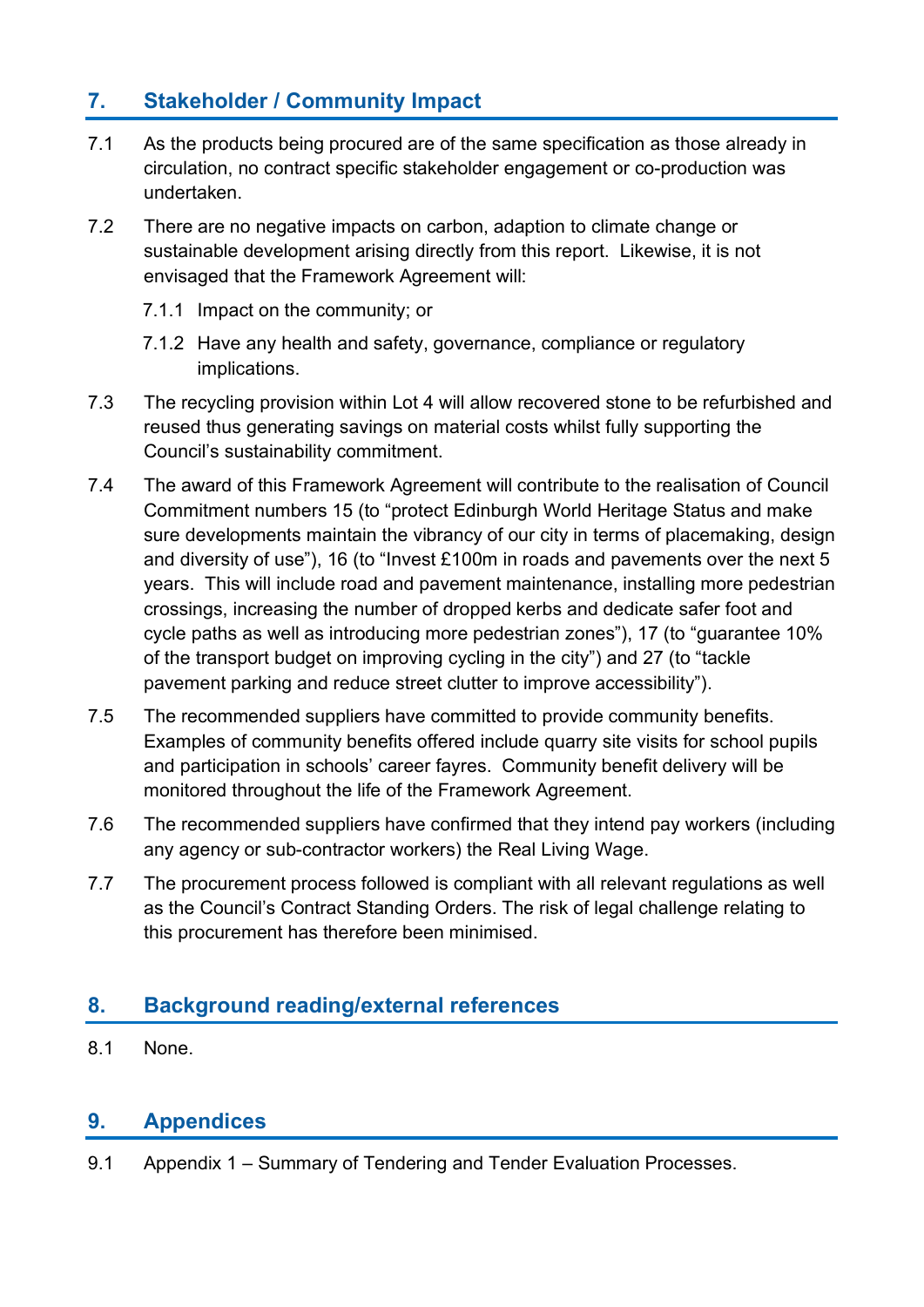# **Appendix 1 - Summary of Tendering and Tender Evaluation Processes**

| <b>Contract</b>                                                            | Supply of Natural Stone Paving and Road Products                                                                                                                                                                         |                               |  |  |
|----------------------------------------------------------------------------|--------------------------------------------------------------------------------------------------------------------------------------------------------------------------------------------------------------------------|-------------------------------|--|--|
|                                                                            | <b>Ref: CT2800</b>                                                                                                                                                                                                       |                               |  |  |
|                                                                            | Lot 1 - Supply of Caithness Stone                                                                                                                                                                                        |                               |  |  |
|                                                                            | Lot 2 - Supply of Hard Sandstone                                                                                                                                                                                         |                               |  |  |
|                                                                            | Lot 3 - Supply of Granite                                                                                                                                                                                                |                               |  |  |
|                                                                            | Lot 4 - Recycling of existing Whinstone and supply of new<br>Whinstone                                                                                                                                                   |                               |  |  |
| <b>Contract period (including any</b><br>extensions)                       | 1 November 2021 to 31 October 2023 with two optional 12-<br>month extensions $(2 + 1 + 1)$                                                                                                                               |                               |  |  |
| <b>Maximum Anticipated Contract</b><br>Value (including any<br>extensions) | £2,400,000                                                                                                                                                                                                               |                               |  |  |
| <b>Procurement Route Chosen</b>                                            | Open procedure procurement process advertised on the<br>PCS portal.                                                                                                                                                      |                               |  |  |
| <b>Tenders Returned</b>                                                    | Lot 1                                                                                                                                                                                                                    | $\overline{2}$                |  |  |
|                                                                            | Lot 2                                                                                                                                                                                                                    | 1                             |  |  |
|                                                                            | Lot 3                                                                                                                                                                                                                    | 1                             |  |  |
|                                                                            | Lot 4                                                                                                                                                                                                                    | $\mathbf{1}$                  |  |  |
| <b>Recommended Suppliers</b>                                               | Lot 1                                                                                                                                                                                                                    | <b>A&amp;D Sutherland Ltd</b> |  |  |
|                                                                            | Lot 2                                                                                                                                                                                                                    | <b>Tradstocks Ltd</b>         |  |  |
|                                                                            | Lot 3                                                                                                                                                                                                                    | <b>Tradstocks Ltd</b>         |  |  |
|                                                                            | Lot 4                                                                                                                                                                                                                    | <b>Tradstocks Ltd</b>         |  |  |
| Cost / Quality Ratio Lots 1 to 3                                           | <b>Cost 70%</b>                                                                                                                                                                                                          | Quality 30%                   |  |  |
| <b>Cost / Quality Ratio Rationale</b><br>Lots 1 to 3                       | This cost / quality ratio was applied because the<br>specification was sufficiently detailed in terms of product<br>mandatory quality/standards, therefore a higher emphasis<br>on quality was not considered necessary. |                               |  |  |
| <b>Evaluation Criteria and</b><br><b>Weightings Lots 1 to 3</b>            | <b>Quality Criteria</b>                                                                                                                                                                                                  | Weighting                     |  |  |
|                                                                            | Delivery of the Contract<br>1.                                                                                                                                                                                           | 25%                           |  |  |
|                                                                            | <b>Complaints Procedure</b><br>2.                                                                                                                                                                                        | 15%                           |  |  |
|                                                                            | Meeting KPIs & Targets<br>3.                                                                                                                                                                                             | 15%                           |  |  |